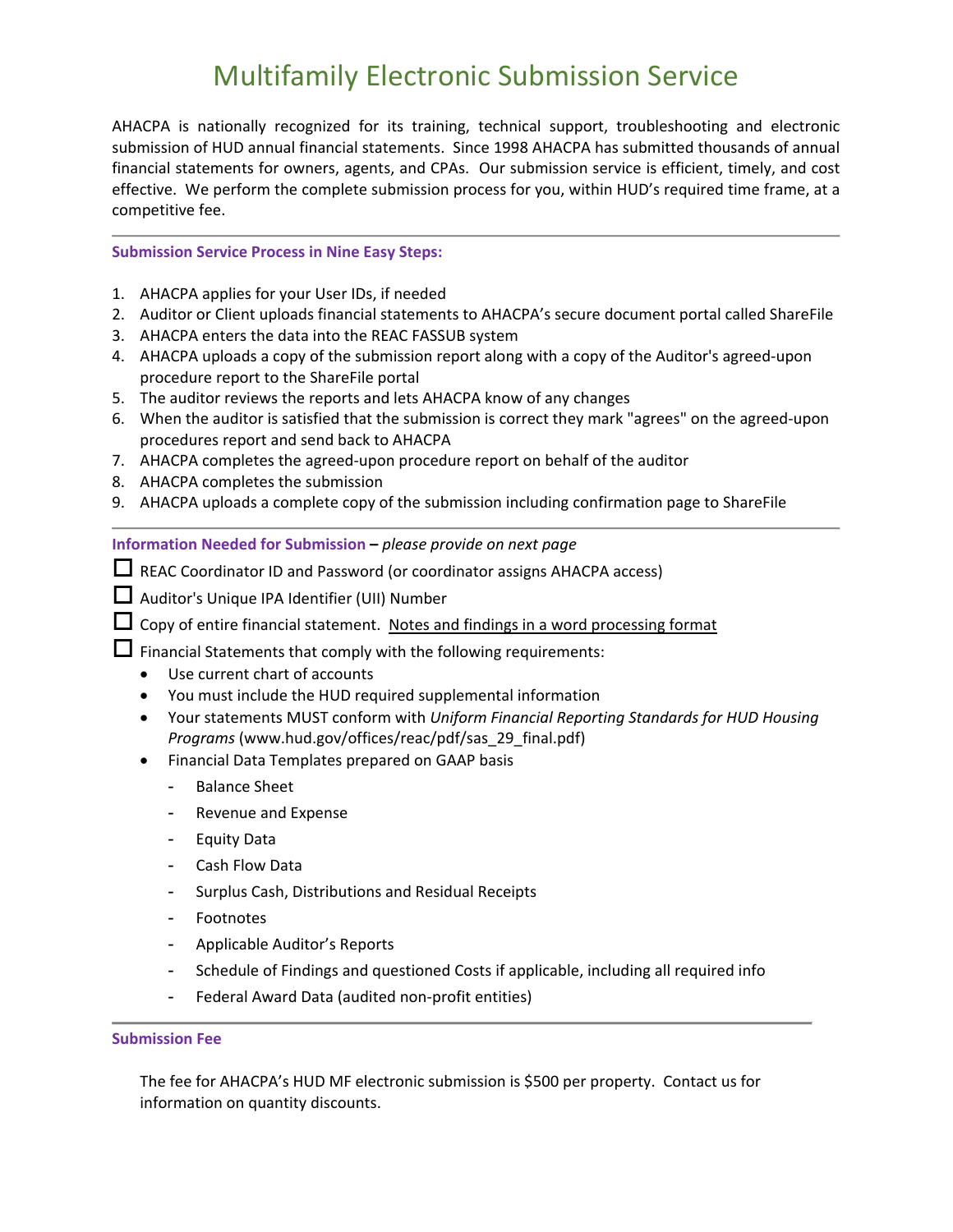# **AHACPA's HUD MF Electronic Submission Service**

Fax completed form to (801) 547‐5070 or email to kathy@ahacpa.org

| <b>Billing Information:</b>                                                                                                                  |  |  |                                   |  |  |  |  |
|----------------------------------------------------------------------------------------------------------------------------------------------|--|--|-----------------------------------|--|--|--|--|
|                                                                                                                                              |  |  |                                   |  |  |  |  |
|                                                                                                                                              |  |  |                                   |  |  |  |  |
|                                                                                                                                              |  |  |                                   |  |  |  |  |
|                                                                                                                                              |  |  |                                   |  |  |  |  |
|                                                                                                                                              |  |  |                                   |  |  |  |  |
|                                                                                                                                              |  |  |                                   |  |  |  |  |
| <b>ID Numbers Needed for Auditors:</b>                                                                                                       |  |  |                                   |  |  |  |  |
| Audit firms must have a "Unique IPA Identifier (UII)" number. UII#: \\equality firms must have a "Unique IPA Identifier (UII)" number. UII#: |  |  |                                   |  |  |  |  |
|                                                                                                                                              |  |  |                                   |  |  |  |  |
|                                                                                                                                              |  |  |                                   |  |  |  |  |
|                                                                                                                                              |  |  | Audit Firm Name: Audit Firm Name: |  |  |  |  |
|                                                                                                                                              |  |  |                                   |  |  |  |  |
|                                                                                                                                              |  |  |                                   |  |  |  |  |
|                                                                                                                                              |  |  |                                   |  |  |  |  |
|                                                                                                                                              |  |  |                                   |  |  |  |  |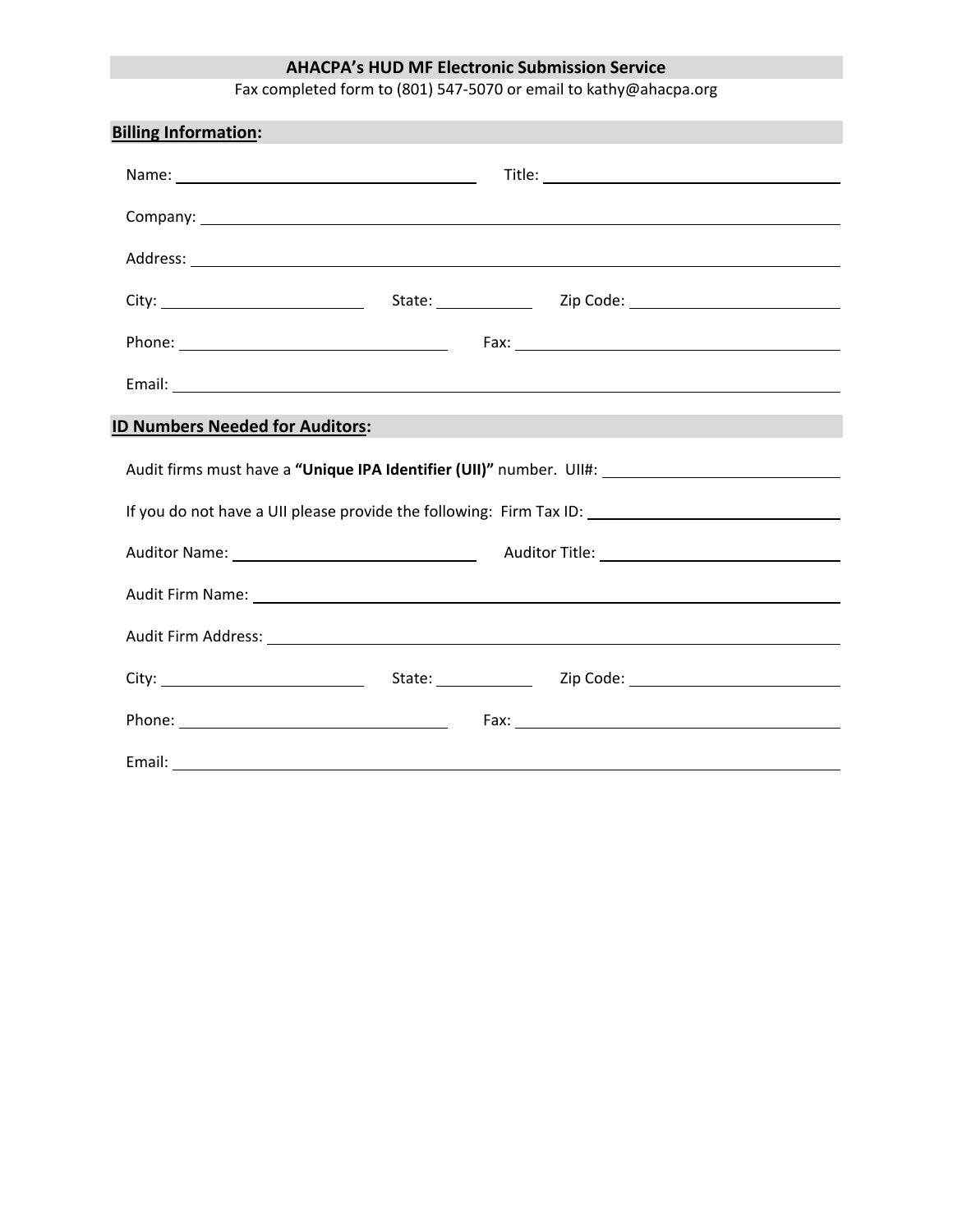### **ID Numbers Needed for Properties:**

Our company has several data entry people. HUD requires that we each have our own ID. We do over 1,000 submissions per year. *When we receive your file for entry there is no way of knowing which of the data entry people will get the file.* Therefore, it is necessary to have all of our IDs assigned access to do the electronic submission for your entity. If only one ID is assigned access there will be a delay in your filing.

**Option 1** – You let us borrow your coordinator ID and password and we take care of the setup. REAC *Coordinator* ID: REAC Password:

**Option 2** – You assign all 16 AHACPA IDs access:

- 1. Log into REAC http://www.hud.gov/offices/reac/online/reasyst.cfm.
- 2. Go to "Property Assignment Maintenance"
- 3. Enter User ID (see list below) none of the other fields need to be filled in. Press "submit".
- 4. In the top box select the "FASSUB ‐ SUB" and "FASSUB ‐ CPC" roles. In the bottom box select the property or properties. Press "submit". On the next page press "confirm".
- 5. Repeat steps 2-4 for each ID listed below:

| 110172 – Kathy Christensen | 121463 – Mike Olsen            | 122248 – Kathryn Sparks     |
|----------------------------|--------------------------------|-----------------------------|
| 111056 – Les Sparks        | - I22245 – Marissa Christensen | - I22250 – Zach Christensen |
| 121434 – Susan Harris      | I22247 – Tony Christensen      | 134169 – Teresa Allred      |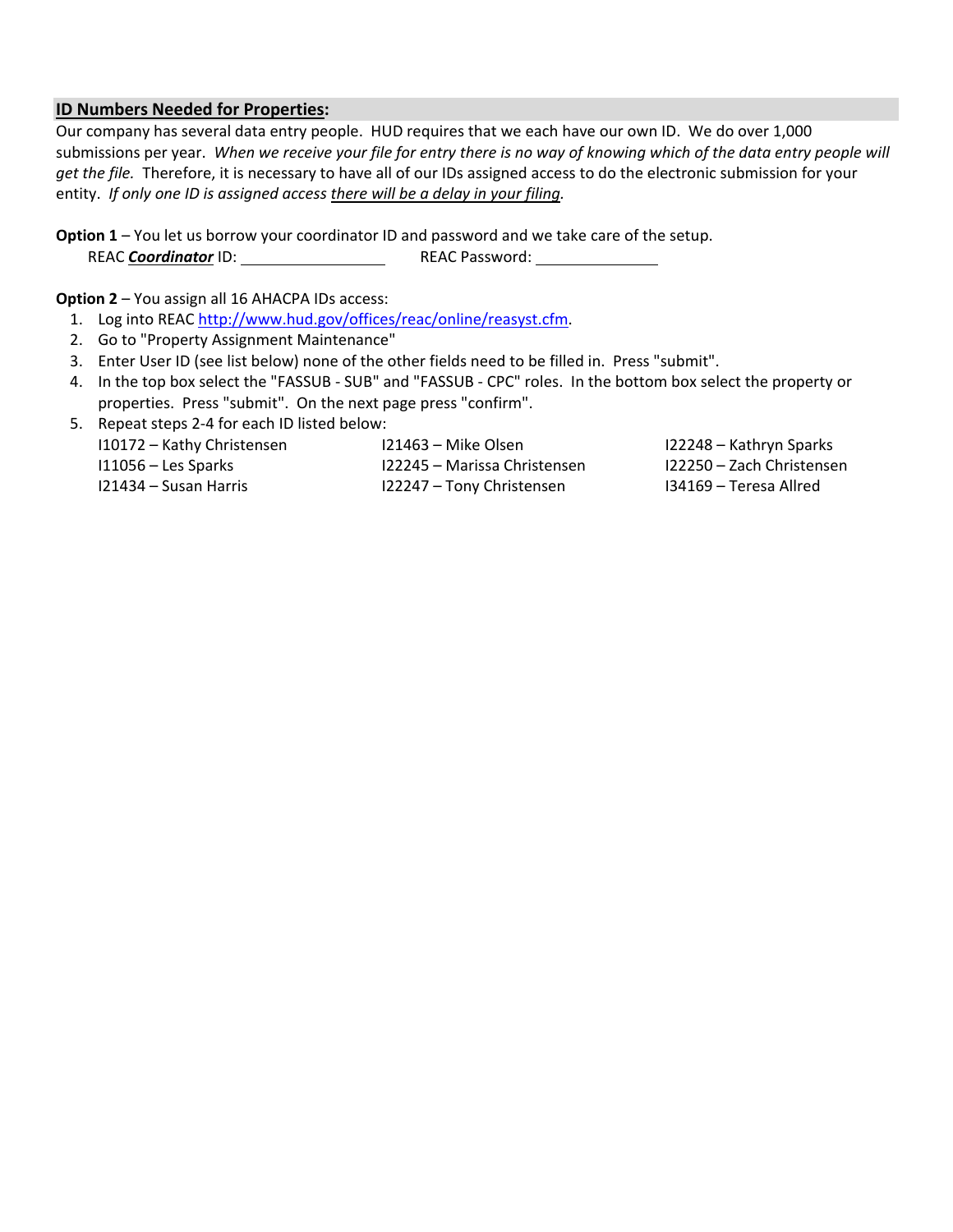# **PROJECTS:**

| Owning Entity Name: 1988 Contract Contract Contract Contract Contract Contract Contract Contract Contract Contract Contract Contract Contract Contract Contract Contract Contract Contract Contract Contract Contract Contract |                       |  |
|--------------------------------------------------------------------------------------------------------------------------------------------------------------------------------------------------------------------------------|-----------------------|--|
| Owning Entity Tax Identification Number (TIN): __________________________________                                                                                                                                              |                       |  |
|                                                                                                                                                                                                                                |                       |  |
|                                                                                                                                                                                                                                |                       |  |
|                                                                                                                                                                                                                                |                       |  |
|                                                                                                                                                                                                                                |                       |  |
|                                                                                                                                                                                                                                |                       |  |
|                                                                                                                                                                                                                                |                       |  |
|                                                                                                                                                                                                                                |                       |  |
|                                                                                                                                                                                                                                |                       |  |
|                                                                                                                                                                                                                                |                       |  |
|                                                                                                                                                                                                                                |                       |  |
|                                                                                                                                                                                                                                |                       |  |
| Owning Entity Tax Identification Number (TIN): __________________________________                                                                                                                                              |                       |  |
|                                                                                                                                                                                                                                |                       |  |
|                                                                                                                                                                                                                                |                       |  |
|                                                                                                                                                                                                                                |                       |  |
|                                                                                                                                                                                                                                |                       |  |
|                                                                                                                                                                                                                                |                       |  |
| Owning Entity Tax Identification Number (TIN): __________________________________                                                                                                                                              |                       |  |
|                                                                                                                                                                                                                                |                       |  |
| Project Address: National Project Address: National Project Address: National Project Address: National Project                                                                                                                |                       |  |
|                                                                                                                                                                                                                                |                       |  |
|                                                                                                                                                                                                                                |                       |  |
| Owning Entity Name: 1988 Contract Contract Contract Contract Contract Contract Contract Contract Contract Contract Contract Contract Contract Contract Contract Contract Contract Contract Contract Contract Contract Contract |                       |  |
|                                                                                                                                                                                                                                |                       |  |
|                                                                                                                                                                                                                                |                       |  |
|                                                                                                                                                                                                                                |                       |  |
|                                                                                                                                                                                                                                | State: ______________ |  |